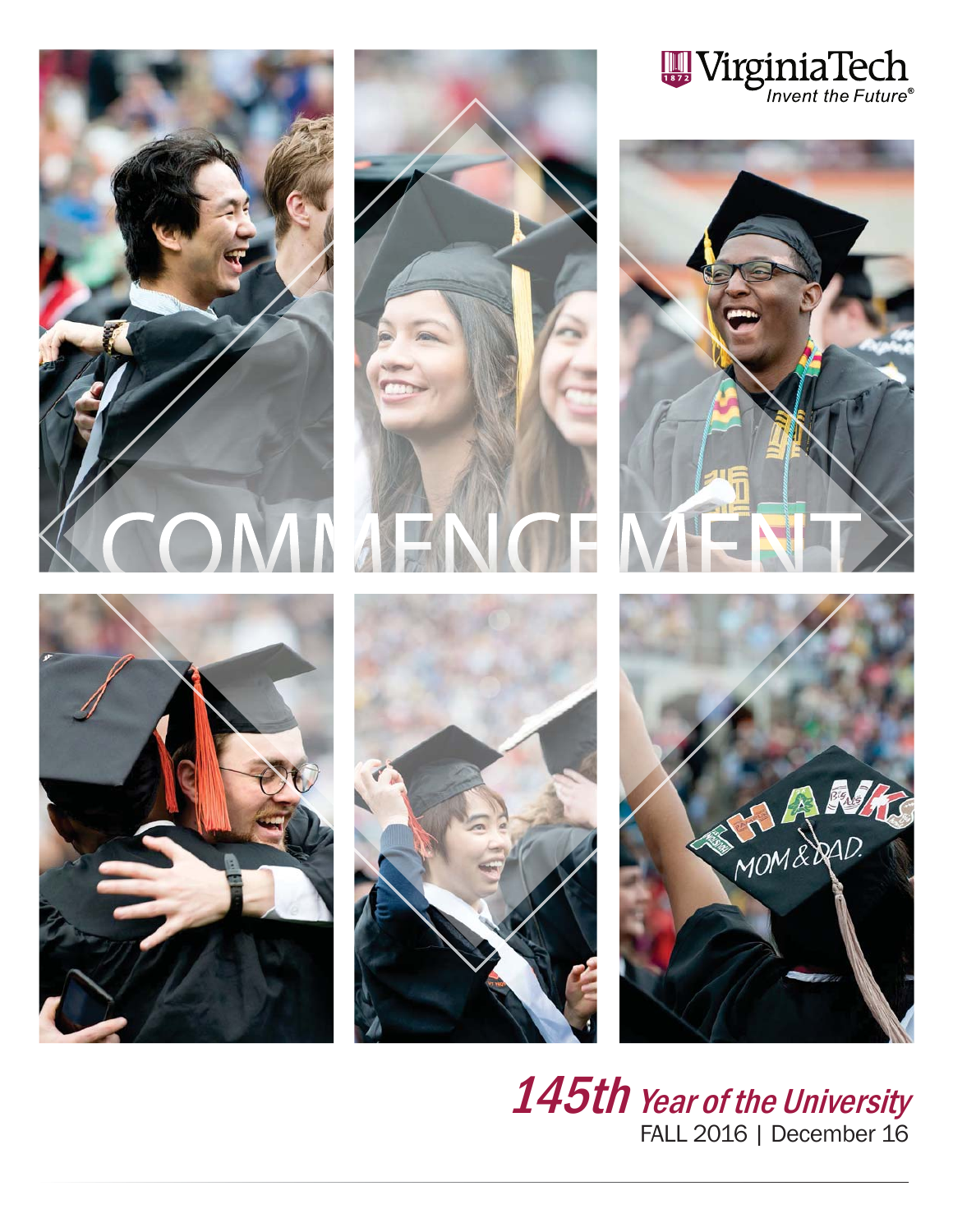# UNIVERSITY CEREMONY

#### Friday, December 16, 2016 | Procession begins at 10:30 a.m. in Cassell Coliseum

(There are no guest limits or ticket requirements for this ceremony.)

Associate and bachelor's degrees will be conferred at the university ceremony. The ceremony is expected to last approximately two hours. There are no individual college ceremonies scheduled.

## Diplomas

Undergraduate diplomas will be mailed to the address provided by the student on Hokie Spa. Be sure to update your diploma address by clicking on Degree Menu, and then Add/Update Diploma Address. Diplomas are mailed approximately twelve weeks after the ceremony. For additional details, contact the Registrar's Office at 540-231-6252 or visit the website at http://registrar.vt.edu/graduation-multi-brief.html.

## Participation

Associate and bachelor's candidates planning to participate in the procession should report to Cassell Coliseum on the Beamer Way side of the building. Signs will be posted to direct candidates to their college's staging area. Check-in will begin at 9:30 a.m. and all candidates should be on site by 10:15 a.m.

Candidates will be given a card on which to print his or her name as he/ she wants it announced while crossing the stage. Just prior to crossing the stage, the candidate will hand it to the person reading names. The card will also be used by the photographer to identify each candidate so that proofs may be mailed or emailed to the correct address.

Faculty participation is encouraged. Please report to Cassell Coliseum by 10:15 a.m. and follow the signs to the staging area.

# Guest Seating and Parking

All university parking lots will be open to the public and visitor passes will not be required. However, parking in the immediate vicinity of Cassell Coliseum will be limited. Families and guests are urged to arrive in time to be seated by 10:30 a.m.

# GRADUATE SCHOOL CEREMONY

Friday, December 16, 2016 | Procession begins at 2:30 p.m. in Cassell Coliseum (There are no guest limits or ticket requirements for this ceremony.)

Master's degrees, certificates, education specialist, and doctoral degrees will be conferred at the Graduate School ceremony. The ceremony is expected to last approximately two hours.

#### Diplomas

Doctoral diplomas are presented at the fall ceremony. Master's degree, certificate, and education specialist diplomas are mailed in February to the address candidates are asked to provide to the Graduate School.

# Participation

All graduate degree candidates must confirm their plans to attend Commencement by December 1, 2016. Questions pertaining to eligibility to participate should be directed to the Graduate School at 540-231-8636. For complete details, you may visit the Graduate School's website at graduateschool.vt.edu/grad-commencement. html.

All graduate degree candidates should report to Cassell Coliseum on the Beamer Way side of the building. Signs will be posted to direct candidates to their specific staging area. Check-in begins at 1:15 p.m. and all candidates should be on site by 2:15 p.m.

Doctoral candidates who will have met all requirements for graduation by December 9, 2016, are eligible to participate in Commencement.

Major professors who will be participating in the hooding ceremony should report to the ground level of Cassell Coliseum by 2:15 p.m. Please check in upon arrival so that your name may be read as you hood your student.

Faculty participation is encouraged. Please report to Cassell Coliseum by 2:15 p.m. and follow the signs to the staging area.

## Guest Seating and Parking

All university parking lots will be open to the public and visitor passes will not be required. However, parking in the immediate vicinity of Cassell Coliseum will be limited. Families and guests are urged to arrive in time to be seated by 2:30 p.m.